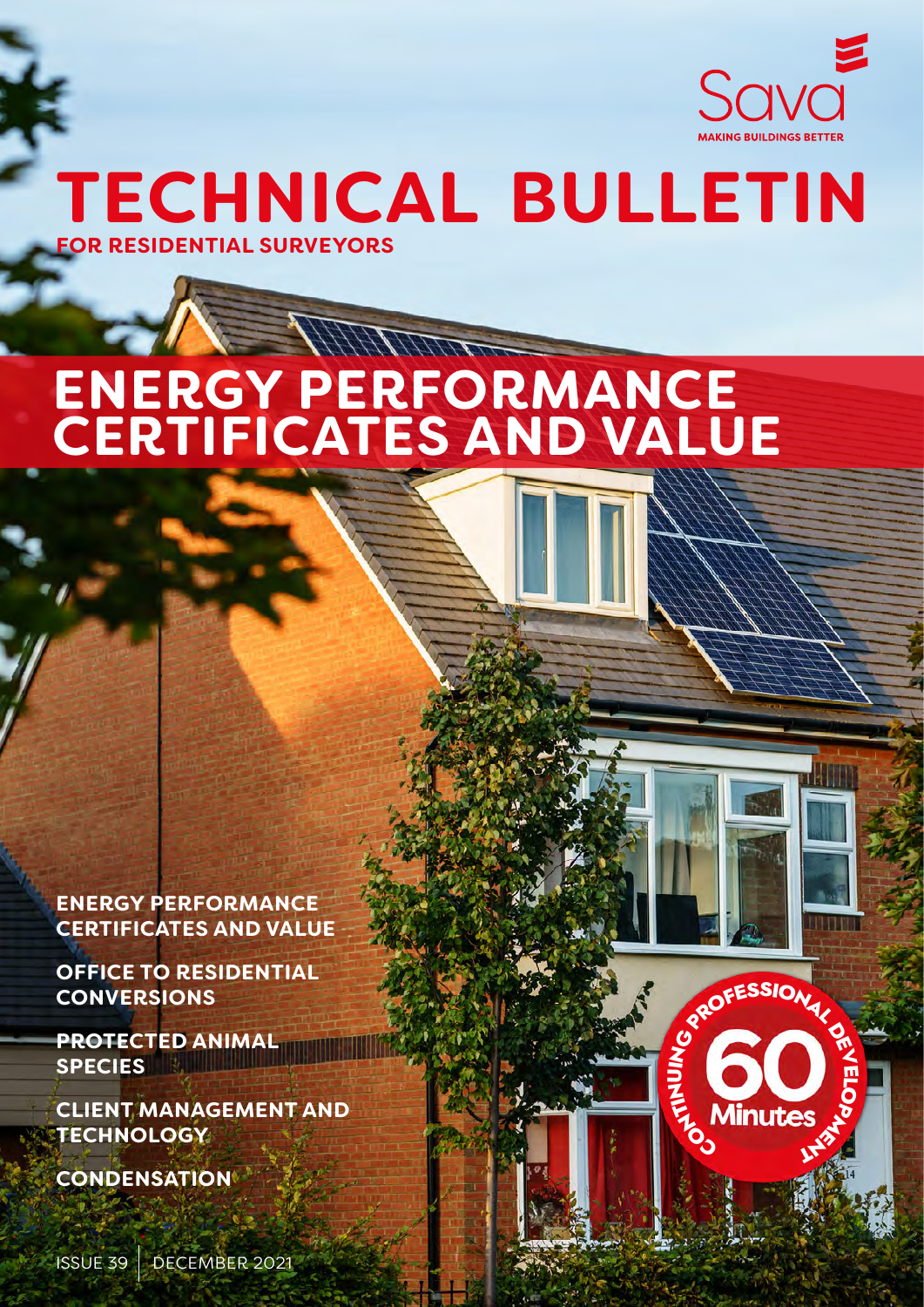Welcome to the Technical Bulletin. This Bulletin is designed primarily for residential surveyors who are members of RICS and other professional bodies working across all housing sectors. Other professionals may also find the content useful.

Produced by Sava, you will find technical articles, regulation updates and interpretation and best practice. We hope you find this useful in your day-to-day work and we welcome any feedback you may have and suggestions for future publications.

We are a team of building physicists and engineers, statisticians, software developers, residential surveyors, gas engineers and business management specialists.

# Head office

4 Mill Square Featherstone Road, Wolverton Mill, Milton Keynes, MK12 5ZD



01908 672787

bulletins@sava.co.uk

www.sava.co.uk https://resources.sava.co.uk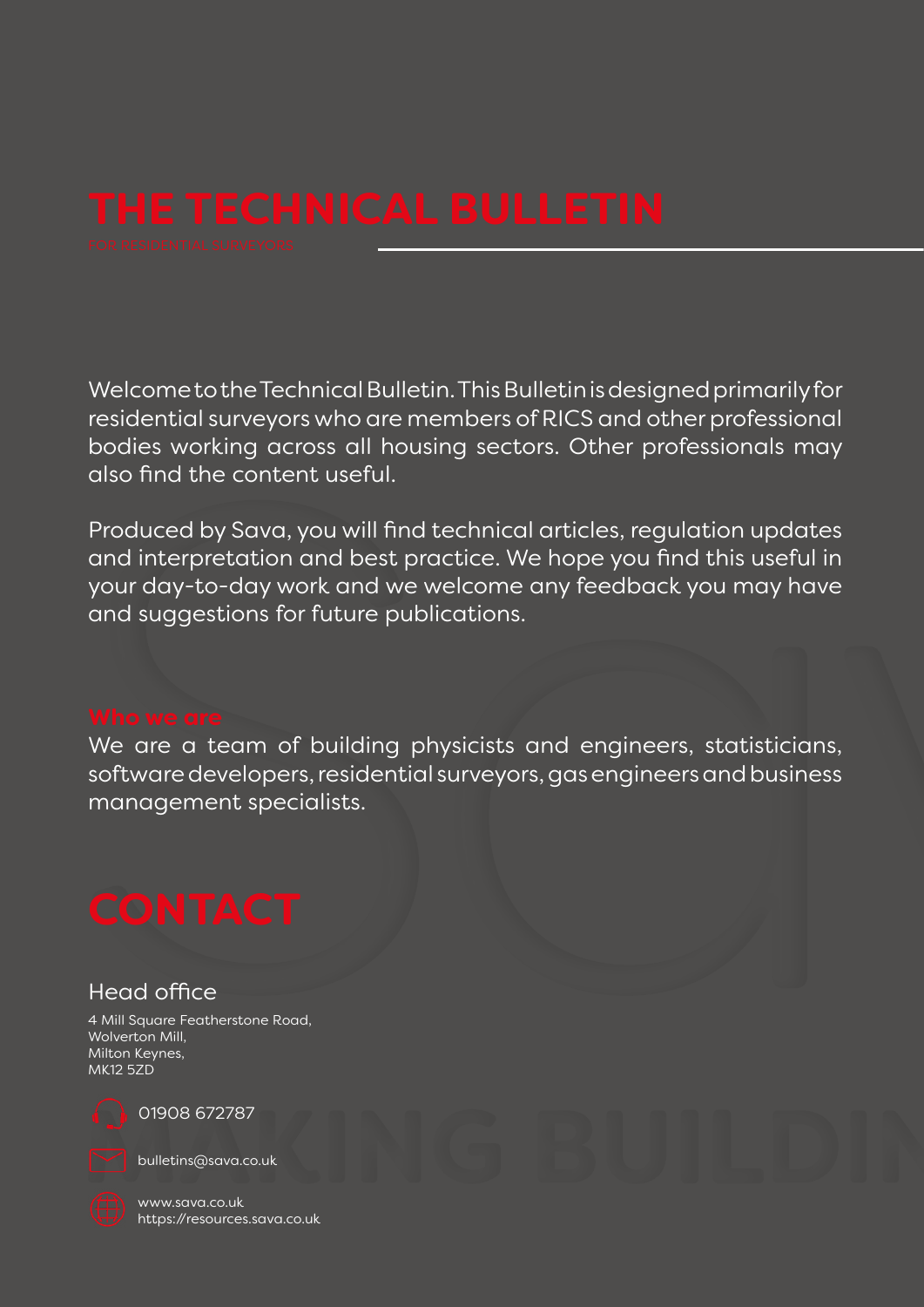# **CONTENTS**

ENERGY PERFORMANCE CERTIFICATES AND VALUE

OFFICE TO RESIDENTIAL CONVERSIONS

PROTECTED ANIMAL SPECIES

CLIENT MANAGEMENT AND TECHNOLOGY

**CONDENSATION**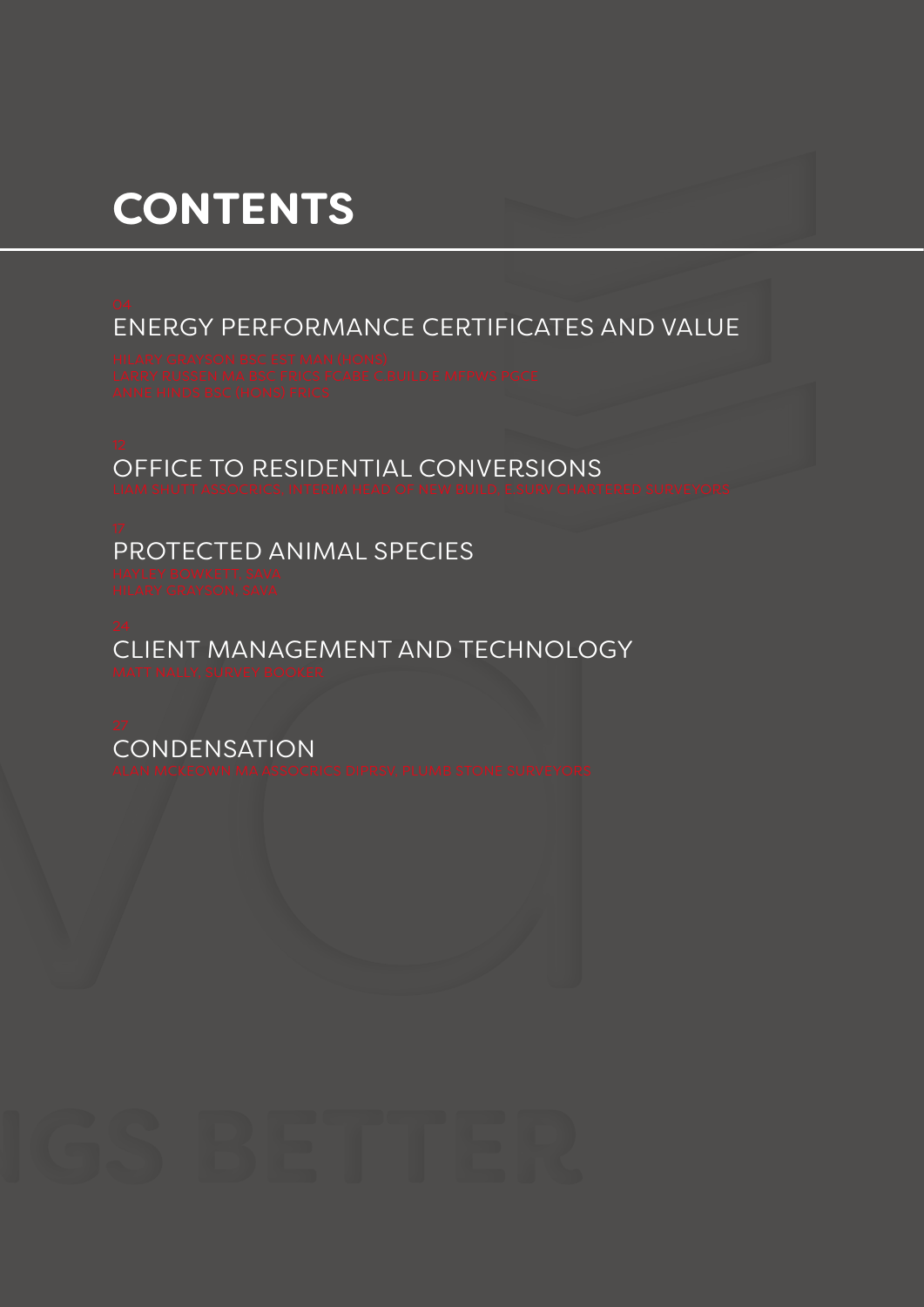# **CLIENT MANAGEMENT AND TECHNOLOGY**

# HOW TECHNOLOGY CAN HELP YOU WITH CLIENT MANAGEMENT, COMPLIANCE, AND PREVENTING CLAIMS

**TECHNICAL BULLETIN** ISSUE 39 DECEMBER 2021

**MATT NALLY,** SURVEY BOOKER

You can be an excellent surveyor, but that in itself does not necessarily mean you will never receive a complaint or claim. Having a strong client management process in place will not only provide a consistent customer experience for your clients, but it could potentially avert a claim or defend you in the event of one.

In this article, Matt Nally talks through the processes of a job from start to finish and highlights how technology can help to streamline them.

Dealing with multiple customers and properties each week makes it hard to remember the finer details from your conversations, emails, and calls. The more work you take on, the more you must remember. And even if you only handle low volumes of work, we all have external pressures from our personal lives; this all takes up memory space.

Complaints and claims aren't always immediate, and they can arise some years after a survey or valuation was undertaken. We're all notoriously [bad at remembering](https://www.verywellmind.com/forgetting-about-psychology-2795034#citation-3) [things accurately as time goes on](https://www.verywellmind.com/forgetting-about-psychology-2795034#citation-3), and so having consistent clear job records from start to finish is key for both giving the right advice at the time of a survey, as well as being able to back yourself up in the event of a claim several years later.

## **When does your job start?**

Your job starts the first time you speak to someone as a potential customer, and it finishes with your last touchpoint with them. Why? This is the first time you'll provide information or advice to a customer based on the details they have provided. There is a subtle difference here (these are our opinions and not legal advice):

**Information:** This is where you highlight what is included in different reports and the types of properties it suits.

**Advice:** This is where you recommend that a particular survey is more appropriate to the customer's needs and influences their decision on which service to instruct.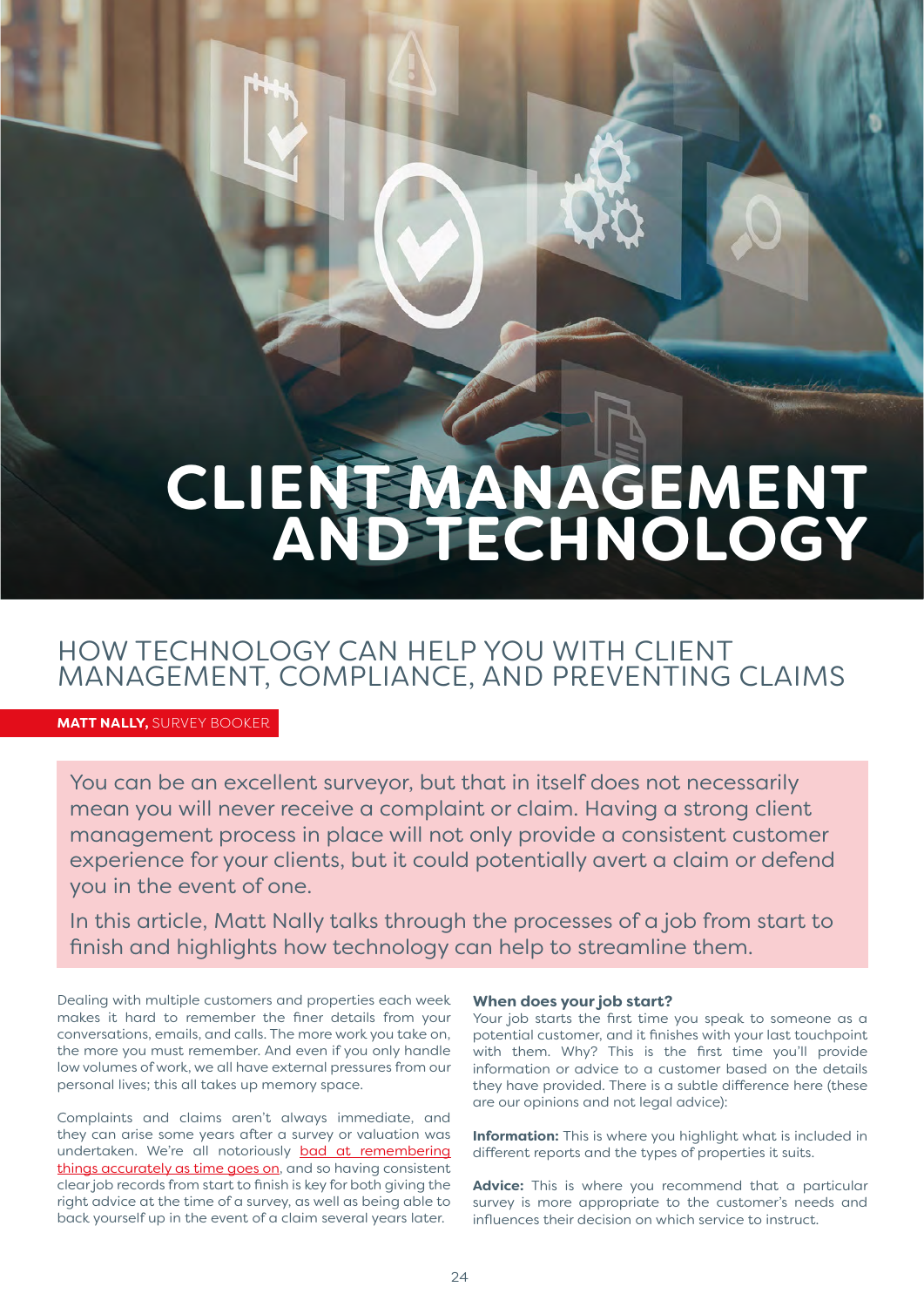It is important to note all of these conversations down so you can show the advice given to your customer was correct based on the details provided to you. Of course, if it later turns out that a different survey is needed, your advice to the customer on this should also be recorded.

You may provide a quote to a potential client which will have allowed for the factors requested. Your agreed terms should also outline them. The RICS Home Survey Standard provides clear guidance on what you need to list in your terms. Making sure you are compliant with these requirements is an important step in the process of documenting any special agreements and confirming the exact scope of your report.

- [RICS Guidance to members](https://www.rics.org/globalassets/rics-website/media/qualify/home-survey-standard---toe-guidance-for-members.pdf)
- [RICS Home Survey Standard](https://www.rics.org/globalassets/rics-website/media/qualify/home-survey-standard-nov-2020.pdf)
- [Cover letter framework](https://www.rics.org/globalassets/rics-website/media/upholding-professional-standards/regulation/media/terms-engagement-coverletter.pdf)

A clear job record with notes of all conversations (especially conversations where a client has specifically pointed out an area of their concern), supported by clear and compliant terms, will help you to cross-check and ensure everything is covered before you send your report. It will also show third parties (such as insurers, expert witnesses etc.) that you have diligent and consistent processes in place, which suggests the evidence you have provided is reliable. Remember, every touchpoint where you provide advice could also be a potential liability. This doesn't mean you shouldn't provide advice, but it's important to record exactly what you said and when. With the right processes in place, tracking all of this information is just as easy to remember in 5 minutes as it is in five years.

## **What information should you have records of?**

There are a number of different touchpoints and types of data that you'll collect throughout a survey. These include items such as:

- Emails
- Calls
- Signed terms
- Invoice / payment
- Site notes, photographs, and desktop research
- Client notes of every conversation
- Advice on the survey required
- Final report
- Post report advice

## **Joining the dots with the right processes**

There are numerous ways in which you can record and store this information to aid with both customer service and managing claims. How you store this information can make a big difference to your business, and which process is best depends on a number of factors:

- **Confidentiality** ensuring that only the correct, authorised user can view, access, change, or otherwise use data.
- **Integrity**  ensuring that the system and information is accurate and correct.
- **Availability** ensuring that systems, information, and services are available the vast majority of the time, and when you need it as well as how quickly you can collate all of the information for a job. Disconnected processes can be more difficult to implement consistently and make it harder for analysis and retrieval of information. This also includes your ability to easily comply with GDPR and answer customer queries about exactly what data you hold about them.
- **Retention period** how long you are storing this data. You cannot store data indefinitely and you need to consider the cost of storing data for the duration of your retention period. The limitation period on most legal claims is six years and some claims can be brought up to fifteen years later, so you need to set a sensible retention policy for records should you need to defend a claim.

Some options available to you are listed below. Let's compare some of the pros and cons of these against the factors above (some may be obvious, others might not):

| <b>Method</b>                 | <b>Availability</b>                                                                                               | <b>Integrity</b>                                  | <b>Confidentiality</b>                                                    | <b>Retention</b>                      | <b>GDPR</b>                                                                      |
|-------------------------------|-------------------------------------------------------------------------------------------------------------------|---------------------------------------------------|---------------------------------------------------------------------------|---------------------------------------|----------------------------------------------------------------------------------|
| <b>Paper files</b>            | High risk of loss<br>with flood, fire<br>etc. Storage can<br>make it hard to<br>access.                           | Risk of ink fading<br>or damage to<br>paperwork.  | Secure storage<br>and procedures<br>required.                             | Can lead to high<br>storage costs.    | Potentially difficult<br>to confirm all data<br>held on a subject.               |
| Local storage /<br>hard drive | Risk if device is<br>lost or damaged.<br>All data must be<br>manually added<br>to a record.                       | Can view when<br>a document was<br>last modified. | Risk if the device<br>is affected by<br>malware or the<br>device is lost. | Risk if device is<br>lost or damaged. | Easy to locate data<br>if all information has<br>been stored in one<br>location. |
| <b>Cloud storage</b>          | High availability.<br>Access data<br>anywhere, any<br>time. All data<br>must be manually<br>added to a<br>record. | Can view when<br>a document was<br>last modified. | Easy to restrict<br>user access for<br>different files.                   | Low data storage<br>costs.            | Easy to locate data<br>if all information<br>is stored in one<br>location.       |
| <b>CRM</b>                    | High availability.<br>Access data<br>anywhere, any<br>time. Automatic<br>linking of data.                         | Activity logs show<br>changes to job<br>records.  | Easy to restrict<br>user access to<br>each job record.                    | Low data storage<br>costs.            | Easy to locate all<br>customer data.                                             |